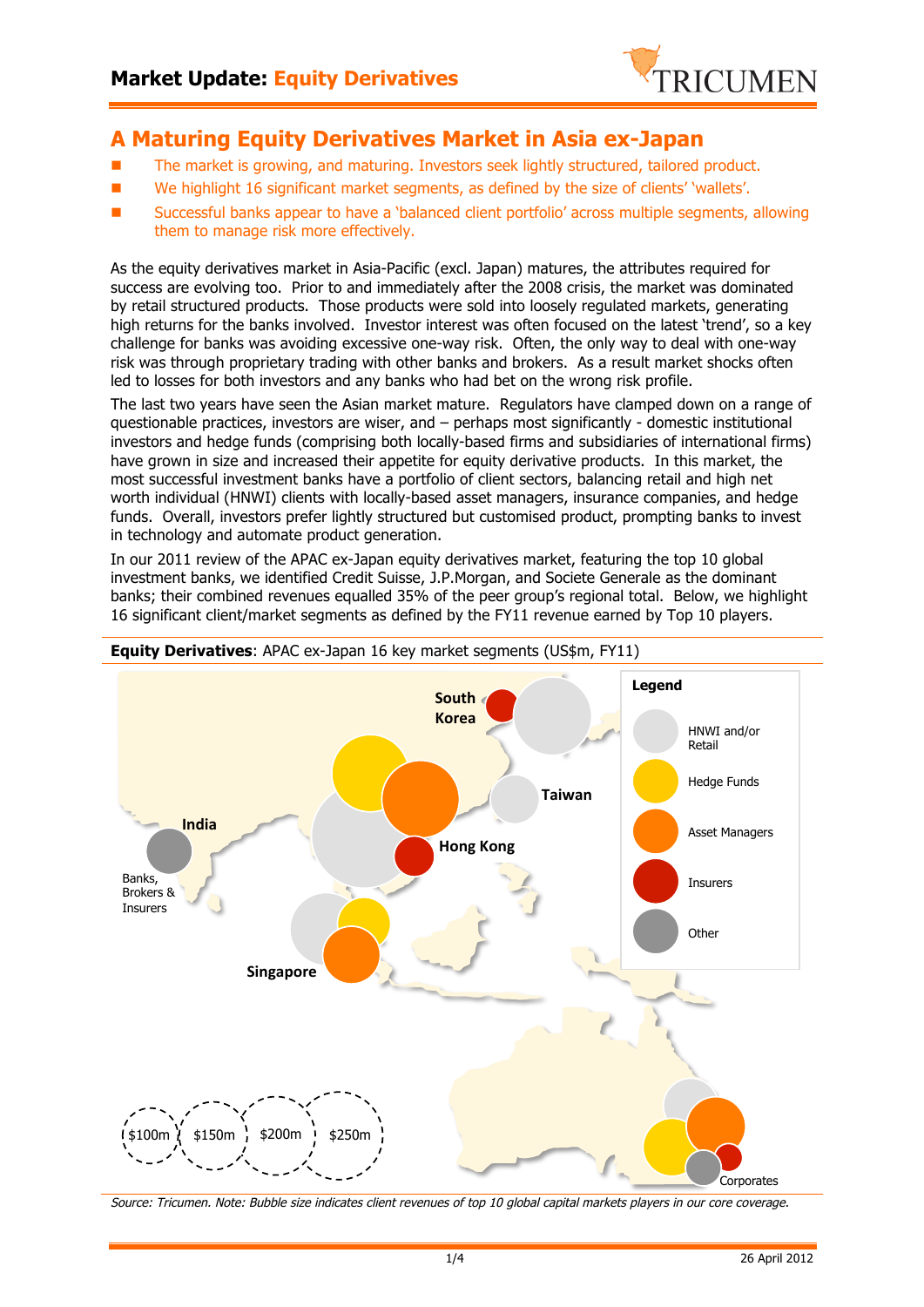

## **Asia-Pacific excl. Japan:** Insurers and the Variable Annuity Market

The use of derivatives in the Variable Annuity Market is growing in Hong Kong, Korea and Taiwan. Thus far, unfavourable regulation, lack of option tenor, high execution costs and gap risk have all hindered the development of effective hedging solutions. A new breed of products is, however, addressing these issues; we expect the market will experience healthy growth in the medium term.

## **Asia-Pacific excl. Japan:** Hedge Funds

Our research suggests there were approximately 400 significant regional hedge funds in 2011, managing some US\$70bn. In recent years, these hedge funds have seen a shift in their investor base: as private individuals withdrew their money, institutional accounts – particularly pension funds, foundations, and sovereign wealth funds – moved in. This had a dramatic impact on the competitive landscape. Institutional investors favour large funds; they grew stronger at the expense of smaller operators, a number of which closed their doors. On the product side, customised swaps and structured solutions gained in popularity.

#### **Australia**: Corporates

Demand from Australian corporates for equity-based risk solutions is not abating. Only a few deals are executed annually, leading to 'lumpy' revenues; that said, individual deals can be highly profitable, generating revenues of \$1-10m each.

#### **Australia, Hong Kong, Singapore**: Asset Managers and Pension Funds

The core real-money institutional investor base has grown in recent years. The 'safe haven' reputation of Hong Kong and Singapore during the Credit Crunch attracted international money managers, which in turn aided development of local managers; meantime, Australian investors have adopted an increasingly international approach to investments. Across the market spectrum, funds have made greater use of derivative hedging strategies, especially those geared to countering volatility shocks. More sophisticated funds also purchased structured investment products utilising derivatives.

Australia's asset managers, pension funds and insurers have arguably been at the forefront of innovation, as lower latency prompted the greater integration of equity cash and equity derivatives services. Banks have also started to market their services based on the cheapest end-to-end solution covering execution, clearing and settlement.

## **Australia, Hong Kong, Singapore**: HNWI Markets

The Hong Kong and Singapore structured product markets aimed at HNWIs have bounced back after being curtailed during the financial crisis and the associated 'Mini-Bond' scandal. This time around, however, the dynamics have been reversed: fierce competition amongst private bankers is driving innovation based on their client's needs, rather than by investment banks pushing product in a 'create-and-distribute' model.

The structured products used are much simpler than those created before the crises and are designed to create risk-adjusted returns. The market in Australia is somewhat different and, although developed in some ways, only around 5% of HNWIs use structured products (the take-up in the mass affluent market is slightly higher); tax-advantaged products also offer a significant revenue opportunity.

#### **South Korea, Taiwan**: Retail Markets

The South Korean and Taiwanese markets are both centred on retail investors, rather than HNWIs. Both have suffered contraction and have seen increased regulation, causing some banks to withdraw, or adapt their business to the changes. Notable exceptions include Credit Suisse and J.P.Morgan.

#### **India**: Brokers, Banks and Insurers

India is the most unusual of the local markets: due to regulation, almost all domestic trading is exchange-based and onshore bank legal entities are barred from holding significant risk positions. OTC structured products are therefore developed offshore, typically in the form of unit-linked equity products or equity-linked notes. These are then sold via banks and insurance companies or one of the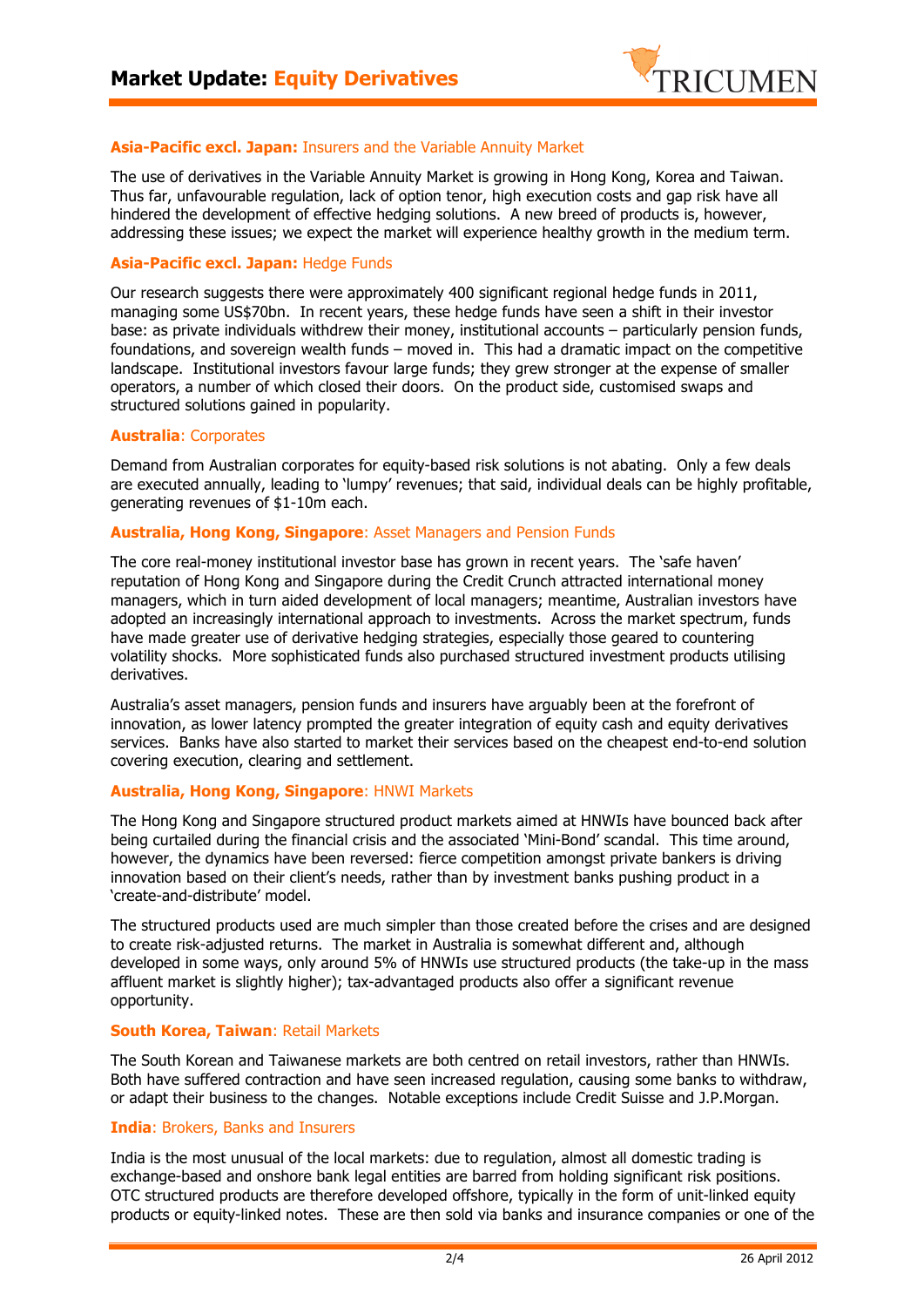

country's many brokers. Any residual unwanted risk is then typically hedged through the onshore listed markets.

# **Market Leaders and the future**

The market leaders of the post-Crunch era boast a balanced client mix. Specifics vary between banks, products, and markets, but our research suggests that, at the regional level, the most effective client base mix in the next couple of years will emphasise locally-based institutional investors, followed by local hedge funds and HNWIs; with banks and brokers, and retail investors accounting for a much smaller slice of banks' revenue.

#### **Typical balanced business mix of a successful bank**



Source: Tricumen

In the medium term, we expect to see three main developments. First, the drive to greater automation and customisation will continue. While this will likely impact margins, cost reductions should compensate to a significant degree. Second, domestic investor base will continue to grow, supported by both local players and international firms setting up regional subsidiaries. Finally, we expect the growth of the clients' 'wallets' in mainland China and Indonesia to outstrip that of other regional markets.